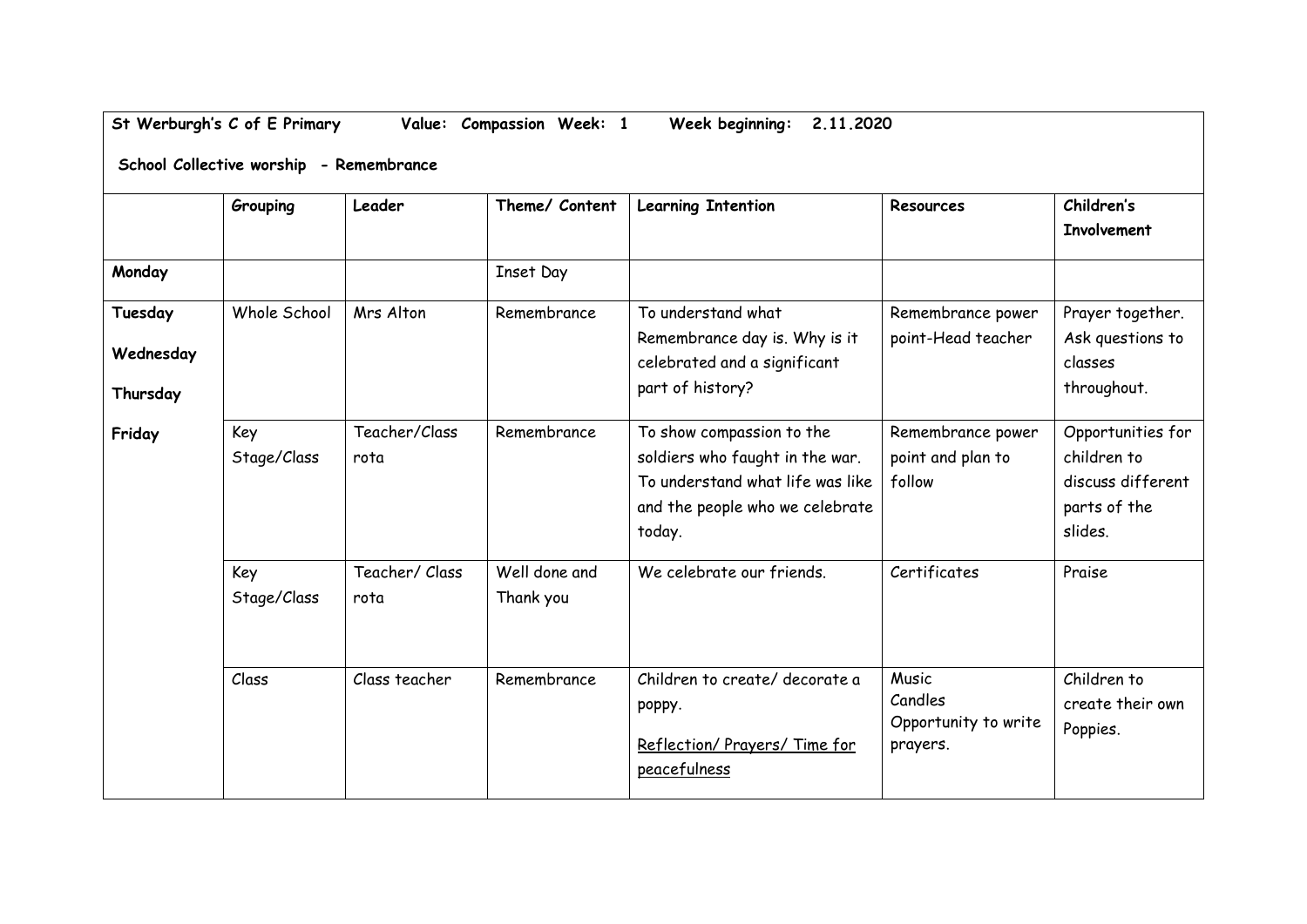| St Werburgh's C of E Primary                                     | School Collective worship - Compassion |                 | Value: Compassion<br>Week:<br>Wednesday 11 <sup>th</sup> - Remembrance day                                                                                                        | Week beginning:<br>9.11.2020<br>Friday 13 <sup>th</sup> - Children in Need                                                                  |                                                                                    |                                                                                                        |
|------------------------------------------------------------------|----------------------------------------|-----------------|-----------------------------------------------------------------------------------------------------------------------------------------------------------------------------------|---------------------------------------------------------------------------------------------------------------------------------------------|------------------------------------------------------------------------------------|--------------------------------------------------------------------------------------------------------|
|                                                                  | Grouping                               | Leader          | Theme/ Content                                                                                                                                                                    | <b>Learning Intention</b>                                                                                                                   | Resources                                                                          | Children's<br><b>Involvement</b>                                                                       |
| Monday                                                           | Whole<br>school                        | Head<br>teacher | Compassion - What is it and<br>what does it mean?<br>Introduction to our theme<br>for this half term.<br>Noticing a need. Stopping<br>what you are doing to help<br>someone else. | To understanding the meaning of compassion.<br>Understand that this is the theme for the<br>term.                                           | Whole school<br>power point and<br>teacher script<br>or Roots and<br>Fruits week 1 | Children can<br>discuss different<br>parts of the<br>power point with a<br>partner and share<br>ideas. |
| Tuesday                                                          | Key<br>stage/Class                     | Teacher         | To understand that life has<br>ups and downs and in times<br>of difficulty God can help<br>and support them.                                                                      | To understand how you can demonstrate<br>compassion.                                                                                        | Values for Life<br>week 2-God's<br>compassion for<br>his people.                   | Circle time<br>Discussion                                                                              |
| Wednesday<br>11:00 2<br>minutes<br>silence<br>Remembrance<br>day | Key<br>Stage/Class                     | Teacher         | Advent and Christmas -<br><b>DIGNITY</b>                                                                                                                                          | Introduction to advent.<br>To understand that symbols and pictures help<br>us to understand and represents significant<br>parts of a story. | Advent and<br>Christmas. The<br>Angel announces<br>good news to<br>Mary            | Children sharing<br>their thoughts<br>and ideas.                                                       |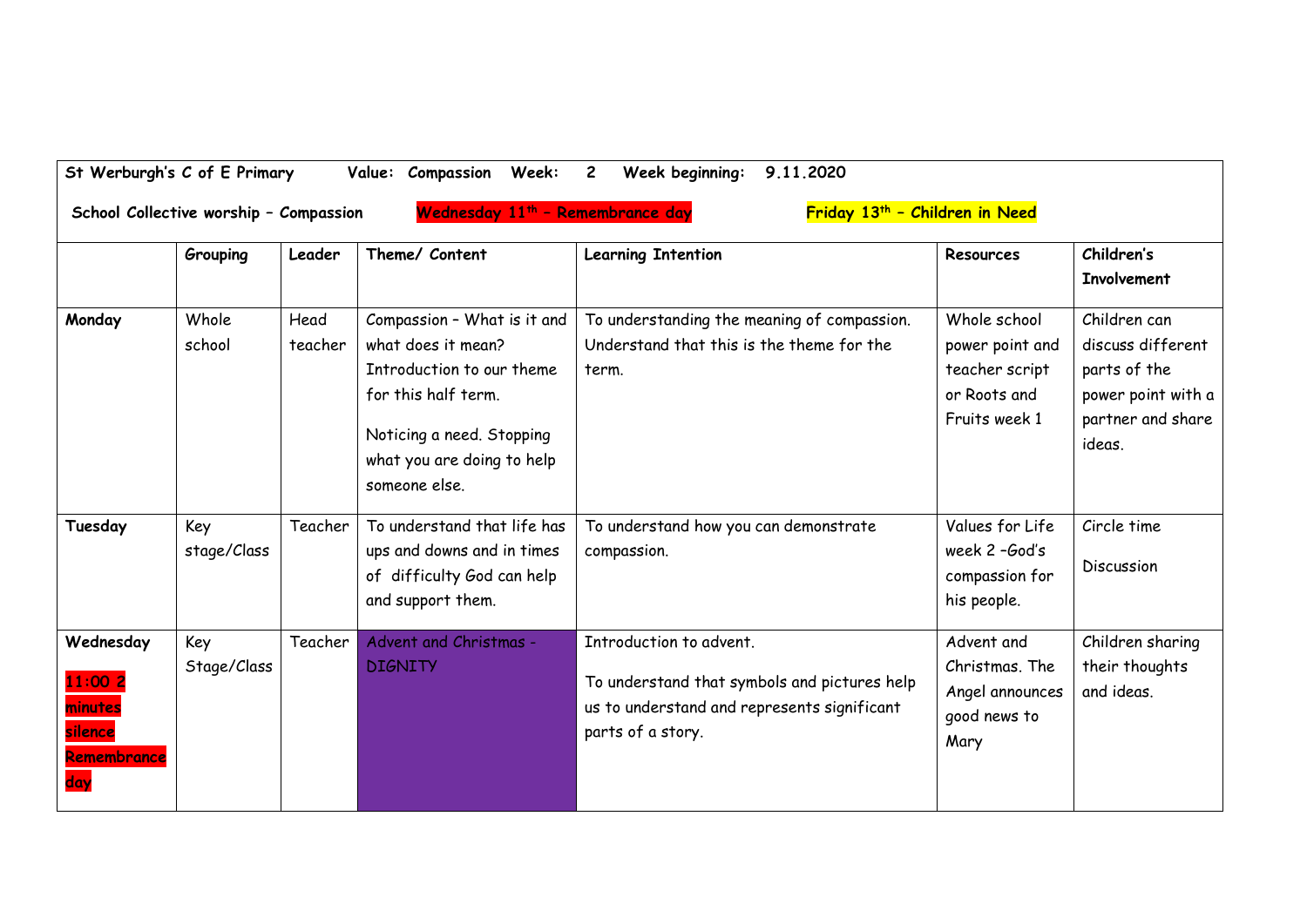| Thursday | Key<br>Stage/Class | Teacher | Well done and Thank you | We celebrate our friends                                                                                                                                                                                                           | certificates |                                                                 |
|----------|--------------------|---------|-------------------------|------------------------------------------------------------------------------------------------------------------------------------------------------------------------------------------------------------------------------------|--------------|-----------------------------------------------------------------|
| Friday   | Key<br>Stage/Class | Teacher | Children in need.       | To show compassion to others.<br>See the<br>https://www.bbcchildreninneed.co.uk/changing-<br>lives/stories/ to learn more about children and<br>need and listen to the stories of children who<br>are helped by peoples donations. |              | Share their<br>involvement and<br>how they many<br>contricuted. |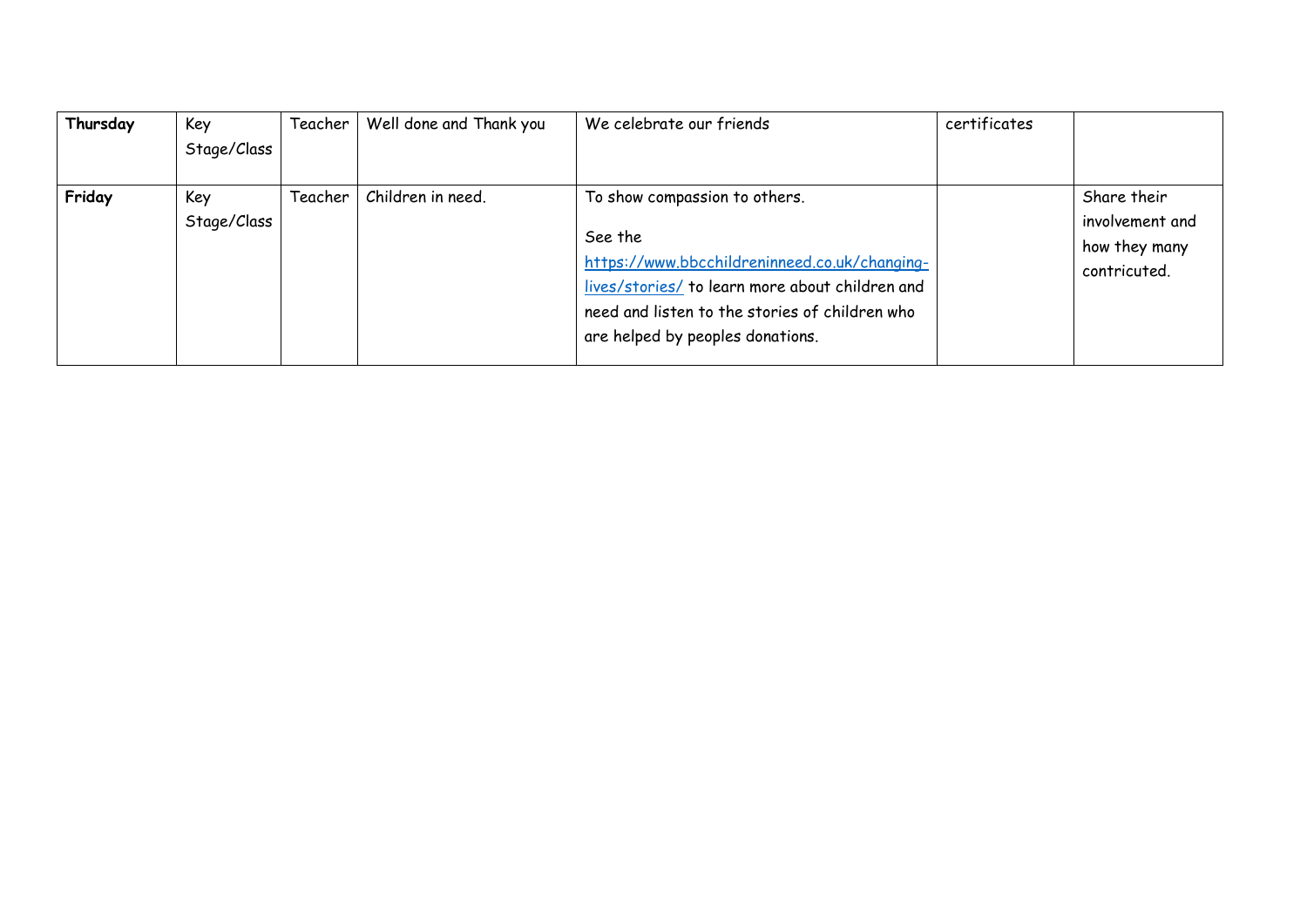|                      | St Werburgh's C of E Primary<br>School Collective worship - Anti-bullying week | Value: Compassion     | Week: 3<br>Week beginning:                              | .11.2020                                                                  |                                                      |                                                                                                                  |
|----------------------|--------------------------------------------------------------------------------|-----------------------|---------------------------------------------------------|---------------------------------------------------------------------------|------------------------------------------------------|------------------------------------------------------------------------------------------------------------------|
|                      | Grouping                                                                       | Leader                | Theme/ Content                                          | <b>Learning Intention</b>                                                 | Resources                                            | Children's<br><b>Involvement</b>                                                                                 |
| Monday               | Whole school                                                                   | Head teacher          | The story of the Good Samaritan                         | Being a good<br>neighbour.                                                | Roots and Fruits<br>Week 2.                          | Reflection.<br>Praying.<br>Reading.                                                                              |
| Tuesday<br>Wednesday | Key<br>Stage/Class                                                             | Key Stage or<br>Class | Anti-Bullying Resources to be<br>confirmed.             |                                                                           |                                                      |                                                                                                                  |
| Thursday             | Key<br>Stage/Class                                                             | Teacher rota          | Showing compassion to others by<br>sharing what we have |                                                                           | Loaves and fishes<br>Bible story                     | Children to be the<br>crowd.                                                                                     |
| Friday               | Key<br>Stage/Class                                                             | Teacher rota          | Advent and Christmas - JOY<br>Mary visits Elizabeth     | To understand the<br>coming of Jesus will<br>bring Joy and great<br>news. | Advent Christmas<br>Week 4 Plan.                     | Reflection<br>Prayer                                                                                             |
|                      | Class                                                                          | Teacher               | Reflection                                              | Reflection/ Prayers/<br>Time for<br>peacefulness.                         | Music<br>Candles<br>Opportunity to<br>write prayers. | The children can<br>decide how they<br>want to participate<br>during this time of<br>quietness and<br>stillness. |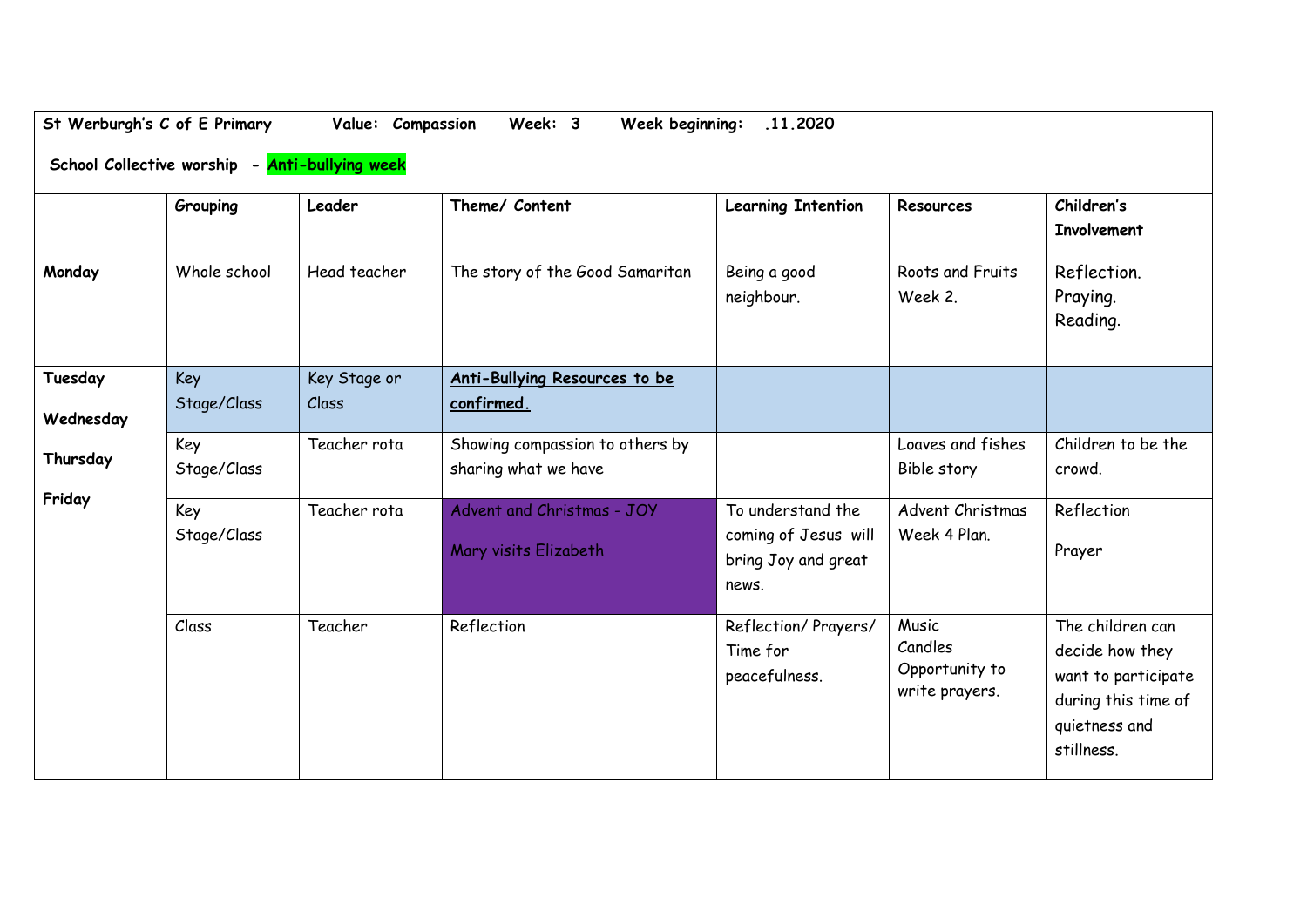**St Werburgh's C of E Primary Value: Compassion Week: 4 Week beginning: 23.11.2020**

**School Collective worship** 

|           | Grouping            | Leader          | Theme/ Content                                                         | <b>Learning Intention</b>                                                                                                                                     | Resources                                              | <b>Children's Involvement</b>                                                                              |
|-----------|---------------------|-----------------|------------------------------------------------------------------------|---------------------------------------------------------------------------------------------------------------------------------------------------------------|--------------------------------------------------------|------------------------------------------------------------------------------------------------------------|
| Monday    | Whole school        | Head<br>teacher | Showing<br>compassion to<br>those who are<br>worried, sad or<br>upset. | Putting on the right<br>attitude.                                                                                                                             | Roots and Fruits.<br>Putting on the right<br>attitude. | Discussion.<br>Talk partners.<br>Drama.                                                                    |
| Tuesday   | Key Stage/Class     | Teacher         | Compassion for<br>the elderly                                          | To understand that we<br>need to be compassionate                                                                                                             | Values for Life Week 3                                 | Children to share how they<br>help or care for elderly                                                     |
| Wednesday |                     |                 |                                                                        | to people of all ages.                                                                                                                                        | Ruth and Naomi from<br>the Lion Bible.                 | relatives in their families.                                                                               |
| Thursday  |                     |                 |                                                                        |                                                                                                                                                               |                                                        |                                                                                                            |
| Friday    | Key Stage/<br>Class | Teacher         | Advent and<br>Christmas -PEACE<br>The Long journey<br>to Bethlehem     | To understand the journey<br>that Mary made to<br>Bethlehem and to<br>understand where she<br>found peace where the<br>saviour of the world would<br>be born. | Advent and Christmas<br>Week 5                         | Reflection/Prayer/<br>Response                                                                             |
|           | Class               | Teacher         |                                                                        | Reflection/ Prayers/ Time<br>for peacefulness                                                                                                                 | Music<br>Candles<br>Opportunity to write<br>prayers.   | The children can decide<br>how they want to<br>participate during this time<br>of quietness and stillness. |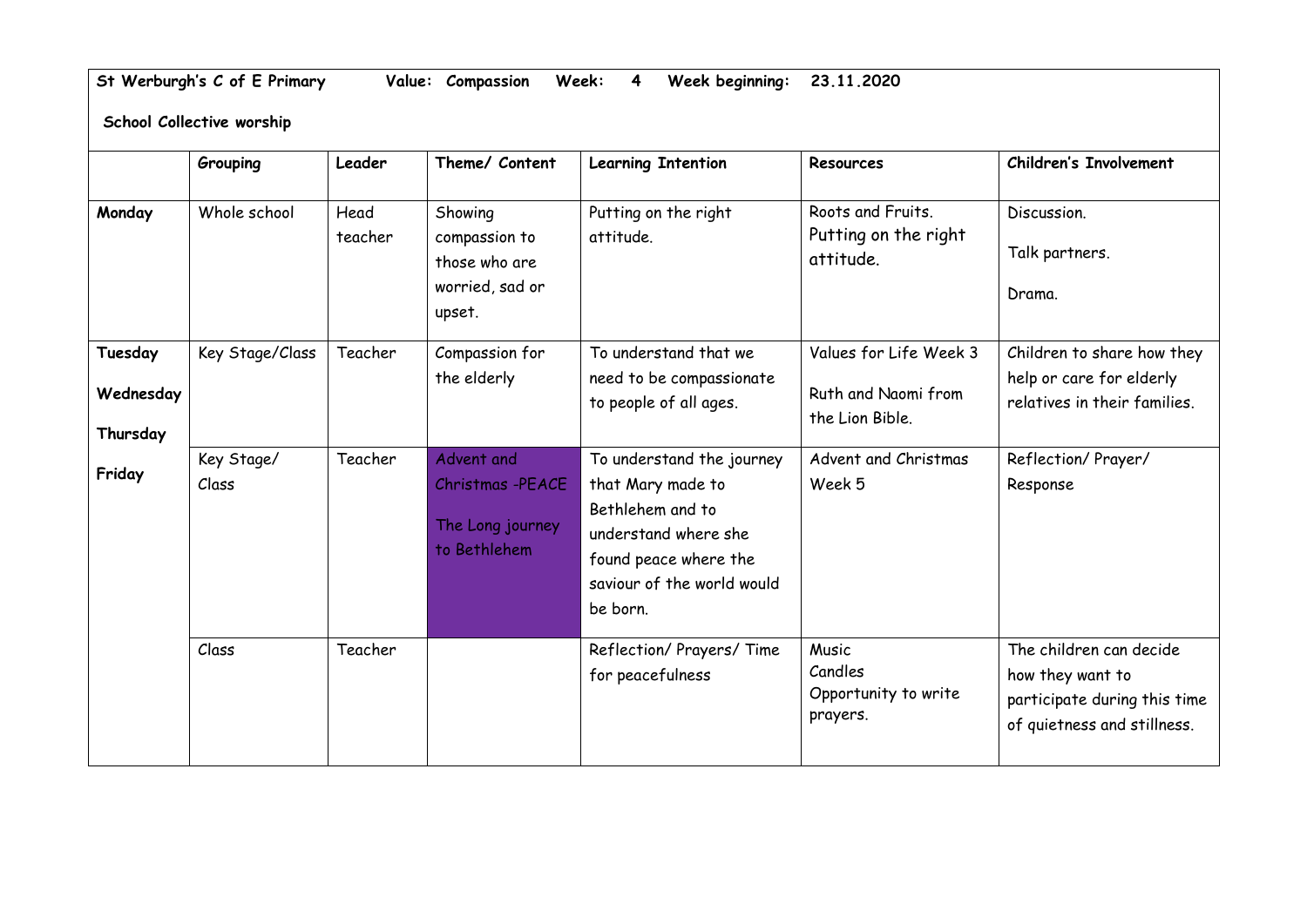**St Werburgh's C of E Primary Value: Compassion Week: 5 Week beginning: 30.11.2020**

**School Collective worship** 

|           | Grouping        | Leader          | Theme/ Content         | <b>Learning Intention</b>             | Resources                         | <b>Children's Involvement</b>      |
|-----------|-----------------|-----------------|------------------------|---------------------------------------|-----------------------------------|------------------------------------|
| Monday    | Whole<br>school | Head<br>teacher | The Advent Ring        | What the Advent Ring<br>symbolises    | Advent powerpoint                 | Questioning and discussion.        |
| Tuesday   | Key             | Teacher         | Compassion - Having    | How Pharoah's daughter                | Roots and Fruits                  | Join in with the sound effects     |
| Wednesday | Stage/Class     |                 | the courage to care.   | had compassion for the<br>baby Moses. | week 4 Moses in the<br>bulrushes. | and actions of the drama.          |
| Thursday  | Key             | Teacher         | Compassion for         | To understand how we can              | Values for life Week              | Asking the children the            |
| Friday    | Stage/Class     |                 | neighbours in need.    | show compassion for the               | 4 Compassion for                  | questions?                         |
|           |                 |                 |                        | people around us.                     | neighbours in need.               | Time for reflection and prayer     |
|           | Key Stage/      | Teacher         | Advent and Christmas - | To understand that Jesus              | Advent and Christmas              | Children to think about the family |
|           | Class           |                 | <b>COMMUNITY</b>       | being born brings a sense             | Week 6 - Jesus is                 | and community that they are part   |
|           |                 |                 | Jesus is born          | of community.                         | Born                              | of.                                |
|           |                 |                 |                        |                                       |                                   | Children to think of their own     |
|           |                 |                 |                        |                                       |                                   | prayers.                           |
|           | Key             | Teacher         |                        | Reflection/ Prayers/ Time             |                                   | The children can decide how they   |
|           | Stage/Class     |                 |                        | for peacefulness.                     |                                   | want to participate during this    |
|           |                 |                 |                        | Or Well done and thank you            |                                   | time of quietness and stillness.   |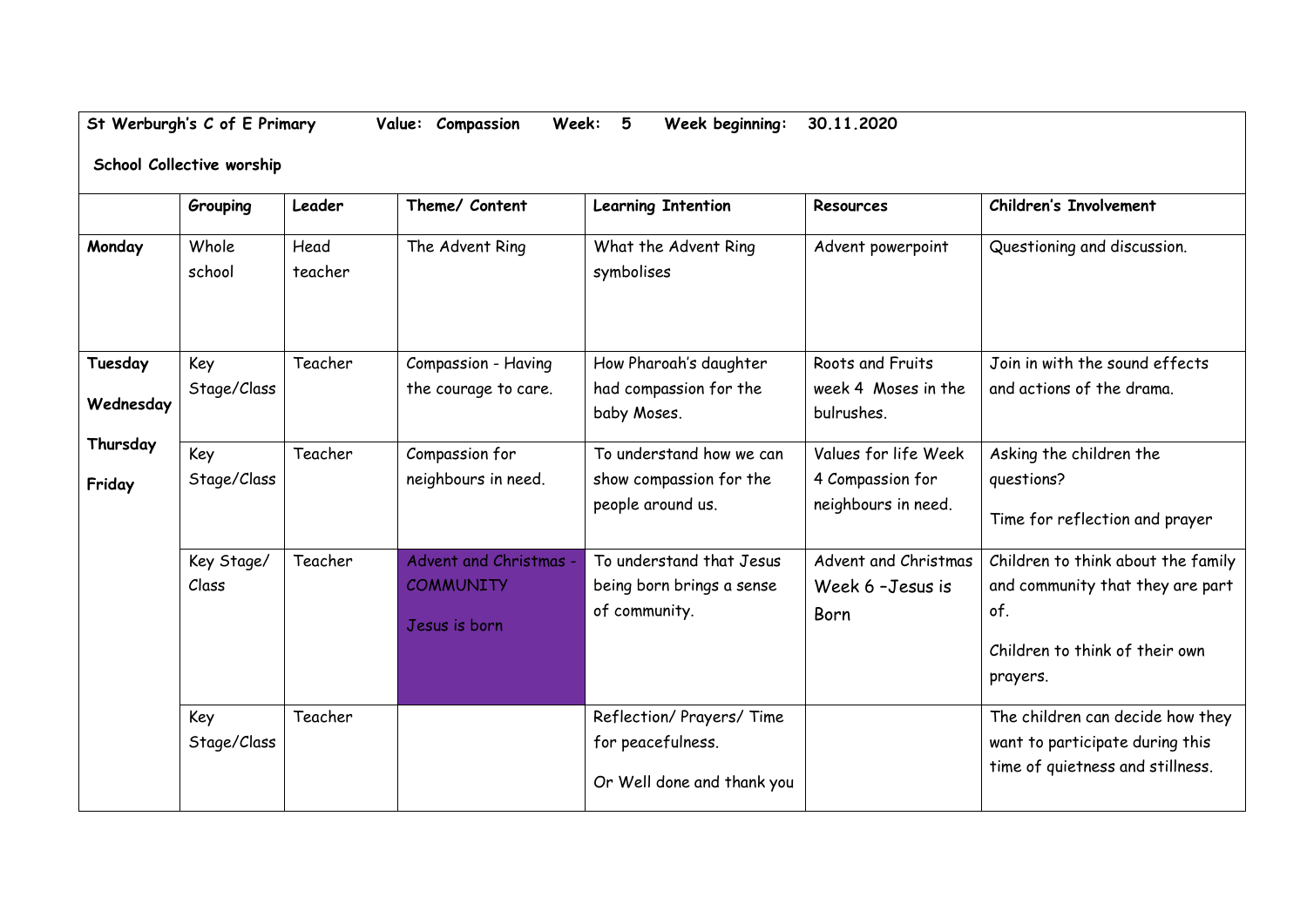|  | St Werburgh's C of E Primary |  | Value: Compassion Week: 6 |  |  | Week beginning: 7.12.2020 |  |
|--|------------------------------|--|---------------------------|--|--|---------------------------|--|
|--|------------------------------|--|---------------------------|--|--|---------------------------|--|

## **School Collective worship**

|                      | Grouping           | Leader          | Theme/ Content                                                          | <b>Learning Intention</b>                                                                                                      | <b>Resources</b>                                                                            | <b>Children's Involvement</b>                                                                                               |
|----------------------|--------------------|-----------------|-------------------------------------------------------------------------|--------------------------------------------------------------------------------------------------------------------------------|---------------------------------------------------------------------------------------------|-----------------------------------------------------------------------------------------------------------------------------|
| Monday               | Whole<br>school    | Head<br>teacher | Compassion -<br>Coming to the<br>rescue.                                | To demonstrate how we can<br>show compassion.                                                                                  | Roots and Fruits week 5.<br>The Lost Sheep, parallel<br>with being lost and<br>found story. | Children to work the puppets.<br>Responding<br>Prayer                                                                       |
| Tuesday<br>Wednesday | Key Stage          | Teacher         | Compassion for the<br>poor                                              | To understand how we can<br>show compassion in a<br>practical way.                                                             | Values for Life week 5.<br>Compassion for the poor.                                         | Share if they have ever done anything<br>practical. - Voluntered, donated things to<br>charity, given up their own time etc |
| Thursday<br>Friday   | Key Stage          | Teacher         | Well Done and<br>Thank You.                                             | We celebrate our friends                                                                                                       | Certificates                                                                                | Praising others.                                                                                                            |
|                      | Key<br>Stage/Class | Teacher         | Advent and<br>Christmas -<br><b>WISDOM</b><br>The coming of the<br>Magi | To understand that the<br>'Kings' each had a kind a gift<br>for Jesus that had a kind<br>prophetic WISDOM in their<br>meaning. | Advent and Christmas<br>Week 7 - The coming of<br>the Magi.                                 | What special gifts would you give to a<br>new baby King?<br>Reflection/ Prayer/ Response                                    |
|                      | Class              | Teacher         |                                                                         | Reflection/ Prayers/ Time<br>for peacefulness.                                                                                 | Music<br>Candles<br>Opportunity to write<br>prayers.                                        | The children can decide how they want to<br>participate during this time of quietness<br>and stillness.                     |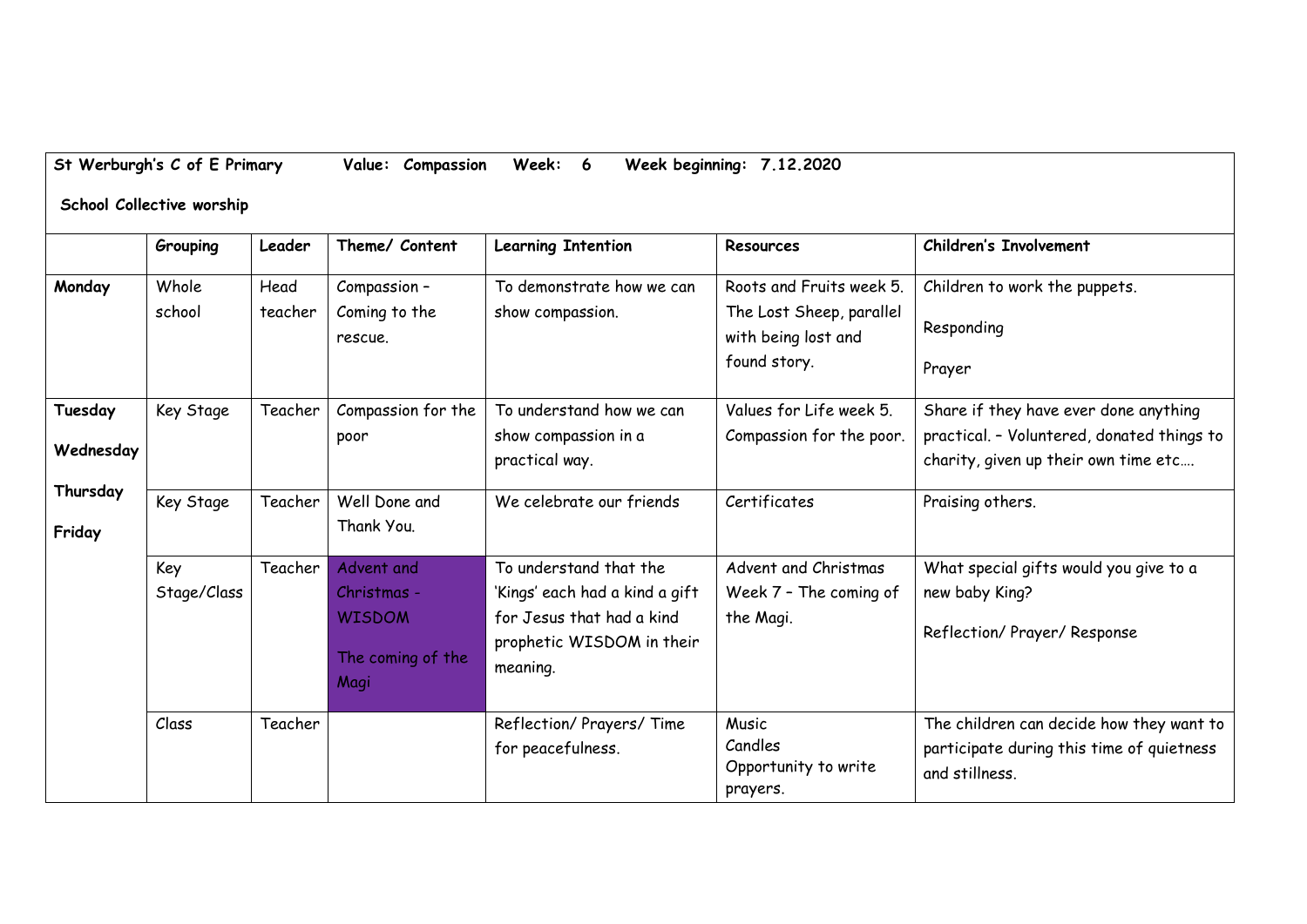|        | Grouping           | Leader          | Theme/ Content                                             | <b>Learning Intention</b>                           | Resources                                                 | <b>Children's Involvement</b>                                                                           |
|--------|--------------------|-----------------|------------------------------------------------------------|-----------------------------------------------------|-----------------------------------------------------------|---------------------------------------------------------------------------------------------------------|
| Monday | Whole<br>school    | Head<br>teacher | Celebrating the<br>season - Christmas                      | Celebrating this special time<br>of year.           | Roots and Fruits                                          | Children to work the puppets.                                                                           |
|        |                    |                 | Compassion                                                 |                                                     | Christmas Compassion-                                     | Responding                                                                                              |
|        |                    |                 |                                                            |                                                     | God of the unexpected.                                    | Prayer                                                                                                  |
|        | Key Stage          | Teacher         | Well Done and<br>Thank You.                                | We celebrate our friends                            | Certificates                                              | Praising others.                                                                                        |
|        | Key<br>Stage/Class | Teacher         | Advent and<br>Christmas - HOPE<br>The escape into<br>Egypt | Learning to trust God<br>through challenging times. | Advent and Christmas<br>Week8 - The escape into<br>Jesus. | Reflect, prayers and respond.                                                                           |
|        | Class              | Teacher         |                                                            | Reflection/ Prayers/ Time<br>for peacefulness.      | Music<br>Candles<br>Opportunity to write<br>prayers.      | The children can decide how they want to<br>participate during this time of quietness<br>and stillness. |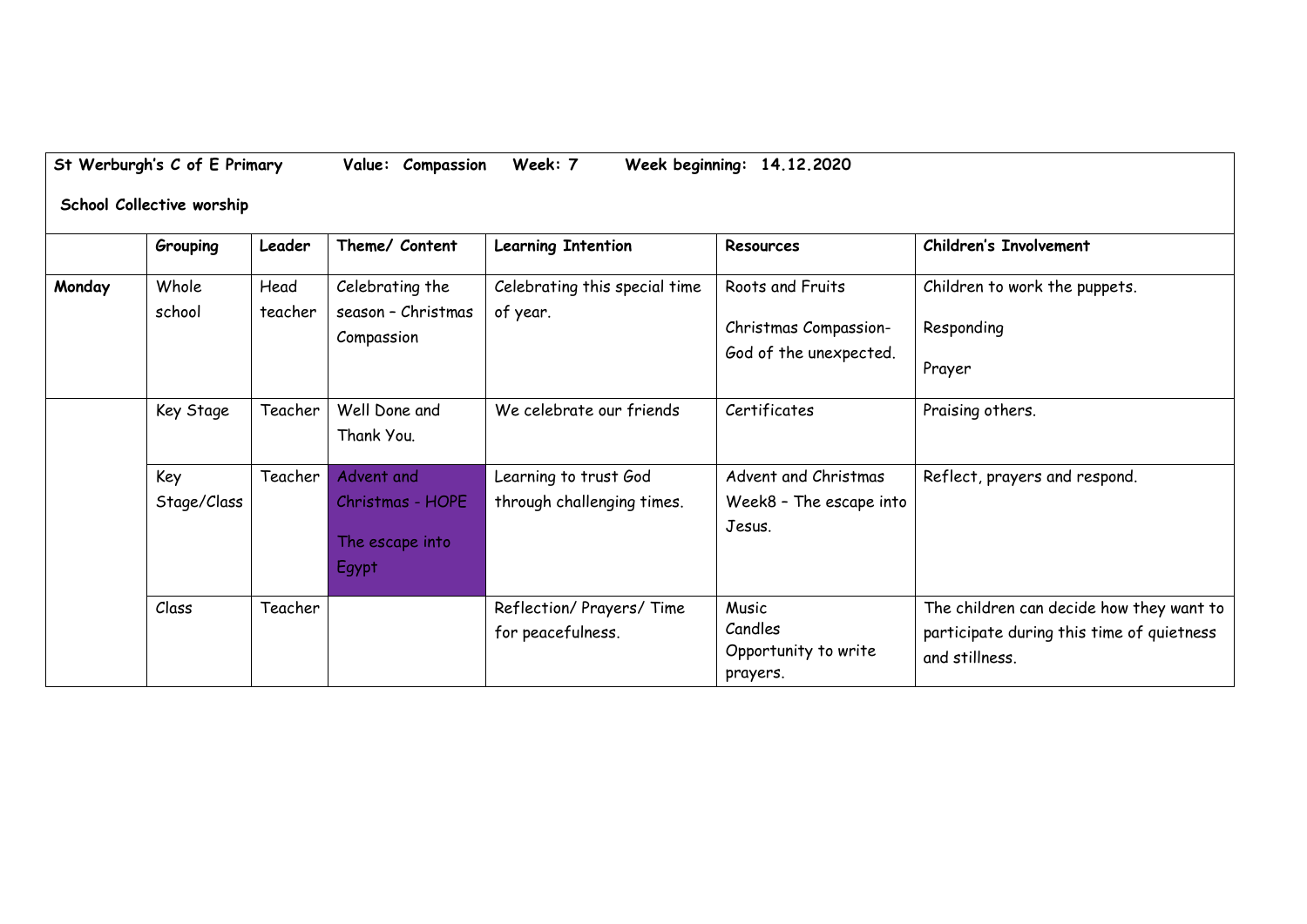|           | Grouping           | Leader          | Theme/ Content                                                                                                                                                                                                                                                                                                                                        | <b>Learning Intention</b>                                                  | Resources                                          | <b>Children's Involvement</b> |
|-----------|--------------------|-----------------|-------------------------------------------------------------------------------------------------------------------------------------------------------------------------------------------------------------------------------------------------------------------------------------------------------------------------------------------------------|----------------------------------------------------------------------------|----------------------------------------------------|-------------------------------|
| Monday    | Whole school       | Head<br>teacher | Courage - Stepping out of your comfort<br>zone.                                                                                                                                                                                                                                                                                                       | You need great courage to do<br>something new and challenging.             | Roots and Fruits -<br>Moses                        | Reflecting/Responding         |
| Tuesday   | Key<br>stage/Class | Teacher         | <b>Encouraging Others</b>                                                                                                                                                                                                                                                                                                                             | To offer support and<br>encouragement to others in times<br>of difficulty. | Values for life -Week<br>1 - Encouraging<br>others | Reflection<br>Prayer          |
| Wednesday | Key<br>Stage/Class | Teacher         | Key stage 1 - Read the 'Owl who was afraid of the dark' Discuss how the owls<br>show courage.<br>Key stage 2 - Use a picture of someone 'determined/peer pressure' of a girl<br>climbing a wall encouraged by her friend. Use photo as a stimulus to talk about<br>courage needed to undertake a challenges and how friends can help or<br>encourage. |                                                                            |                                                    | Reflection<br>Prayer          |
| Thursday  | Key<br>Stage/Class | Teacher         | Well done and Thank you                                                                                                                                                                                                                                                                                                                               | Celebrating achievements                                                   | Certificates/Stickers                              | Praise                        |
| Friday    | Key<br>Stage/Class | Teacher         | Class activity - Design an 'Award for<br>courage' rosette.                                                                                                                                                                                                                                                                                            | To think about celebrating<br>achievements.                                | Rossette outline.                                  | Creative - Own ideas.         |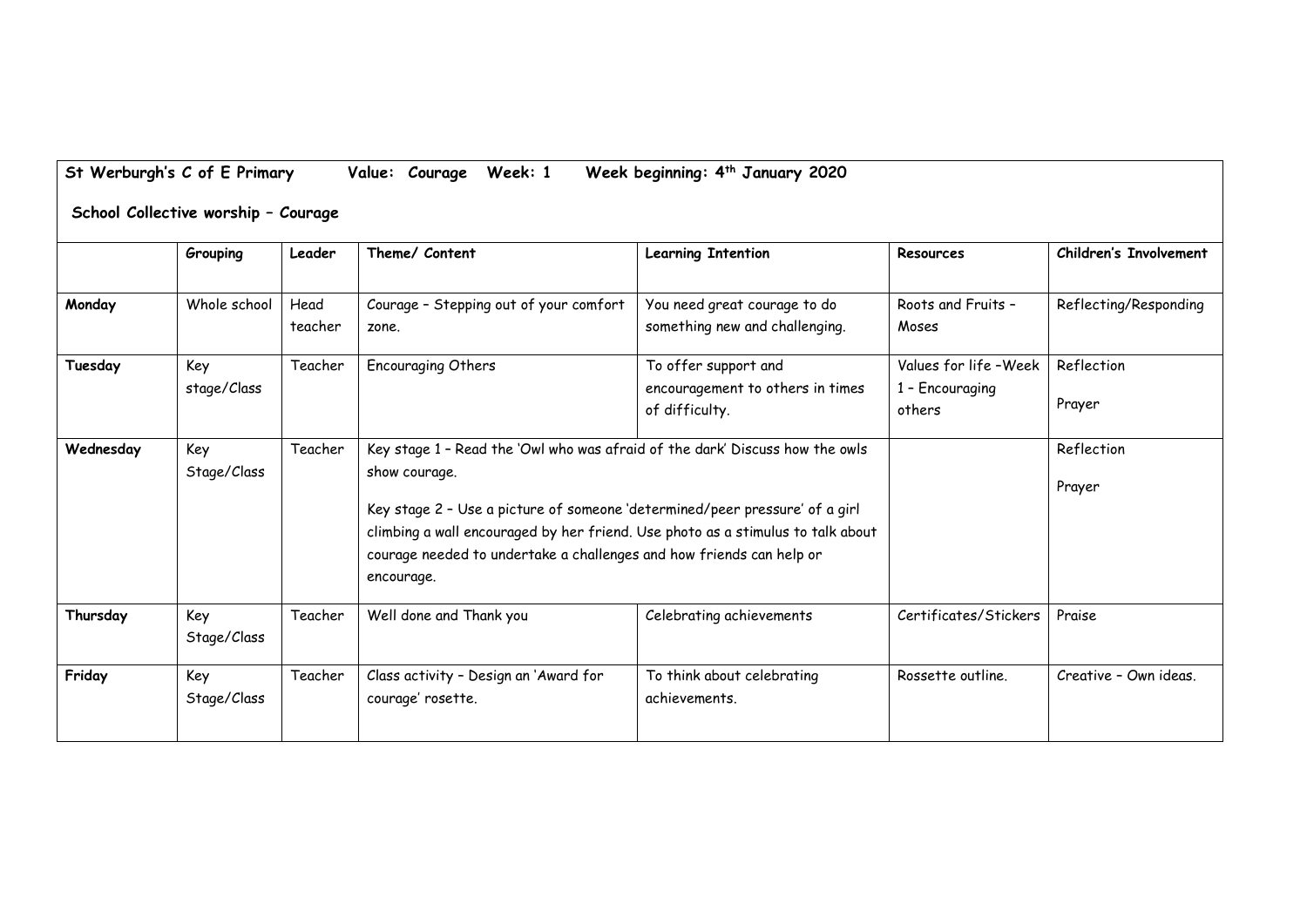|           | Grouping     | Leader  | Theme/ Content                                                                  | <b>Learning Intention</b>         | <b>Resources</b>      | <b>Children's Involvement</b> |
|-----------|--------------|---------|---------------------------------------------------------------------------------|-----------------------------------|-----------------------|-------------------------------|
| Monday    | Whole school | Head    | Courage - Doing the right thing, not the                                        | Being brave and doing the right   | Roots and Fruits -    | Reflecting/Responding         |
|           |              | teacher | easy thing.                                                                     | thing isn't always easy.          | Esther the brace      |                               |
| Tuesday   | Key          | Teacher | Facing our fears with courage -                                                 | How we can overcome our fears and | Values for Life -     | Reflection                    |
|           | stage/Class  |         | St.George and the Dragon                                                        | worries.                          | Week 2 - Facing our   |                               |
|           |              |         |                                                                                 |                                   | fears with courage    | Prayer                        |
| Wednesday | Key          | Teacher | Key stage 1 - 'The big bag of worries' Use questions from values week 2 ideas.  |                                   |                       | Reflection                    |
|           | Stage/Class  |         |                                                                                 |                                   |                       |                               |
|           |              |         | Key stage 2 - 'The big bag of worries' Children to think of helpful advice that |                                   |                       | Prayer                        |
|           |              |         | they could give to Jenny - See values week 2 ideas.                             |                                   |                       |                               |
| Thursday  | Key          | Teacher | Well done and Thank you                                                         | Celebrating others achievements   | Certificates/Stickers | Praise                        |
|           | Stage/Class  |         |                                                                                 |                                   |                       |                               |
| Friday    | Key          | Teacher | Class bags/ Reflections/ Prayers for                                            |                                   | Prayer resources or   | Reflection                    |
|           | Stage/Class  |         | the week                                                                        |                                   | prayer corner         |                               |
|           |              |         |                                                                                 |                                   |                       | Prayer                        |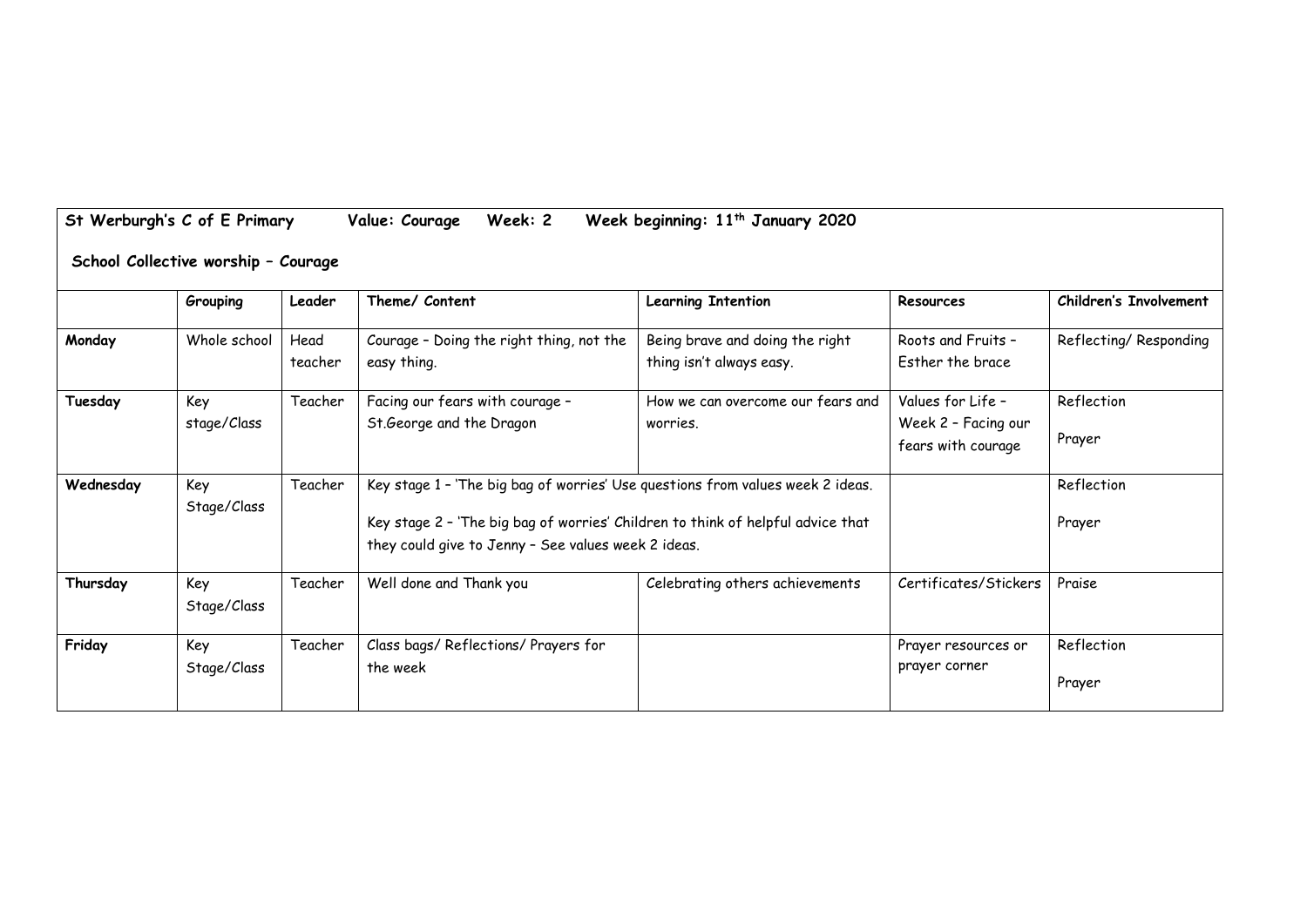|           | Grouping        | Leader          | Theme/ Content                                                                                                                                                                                                                                                                                                                                                                          | <b>Learning Intention</b>                                                               | Resources                                                                      | <b>Children's Involvement</b>                                                          |
|-----------|-----------------|-----------------|-----------------------------------------------------------------------------------------------------------------------------------------------------------------------------------------------------------------------------------------------------------------------------------------------------------------------------------------------------------------------------------------|-----------------------------------------------------------------------------------------|--------------------------------------------------------------------------------|----------------------------------------------------------------------------------------|
| Monday    | Whole school    | Head<br>teacher | Courage - Facing a challenge                                                                                                                                                                                                                                                                                                                                                            | Trying something new.                                                                   | Roots and fruits -<br>Drama/Puppets                                            | Reflecting/Responding<br>Challenge -Home                                               |
| Tuesday   | Key stage/Class | Teacher         | Facing bullies with courage - David and Goliath                                                                                                                                                                                                                                                                                                                                         | How as individuals and<br>collectively as a school<br>community respond to<br>bullying. | Values for life - Week<br>3 - Facing bullies with<br>courage                   | Reflection<br>Prayer                                                                   |
| Wednesday | Key Stage/Class | Teacher         | Facing Bullies with courage - Scenarios<br>Key Stage 1<br>Demonstrate using the dolls examples of bullying.<br>Name calling etc Ask the children how should they<br>respond to the scenario?<br>Key Stage 2<br>Read stories from Martin Lutha King or Steve Beko<br>and other victims of prejudice to show different<br>ways in which bullying and intimidation has been<br>challenged. | To understand how we can<br>choose to act when faced<br>with a bullying scenario.       | Puppets/dolls<br>Stories of prejudice.<br>Values for life week 3<br>KS2 ideas. | Thoughts and<br>discussions. Sharing<br>ideas.<br>Making connections to<br>life today. |
| Thursday  | Key Stage/Class | Teacher         | Well done and Thank you                                                                                                                                                                                                                                                                                                                                                                 | Praise friends and<br>celebrate achievements.                                           | Certificates/Strickers                                                         | Praise                                                                                 |
| Friday    | Key Stage/Class | Teacher         | Class Bags/ Prayer or reflection time from the week                                                                                                                                                                                                                                                                                                                                     |                                                                                         |                                                                                | Own prayers                                                                            |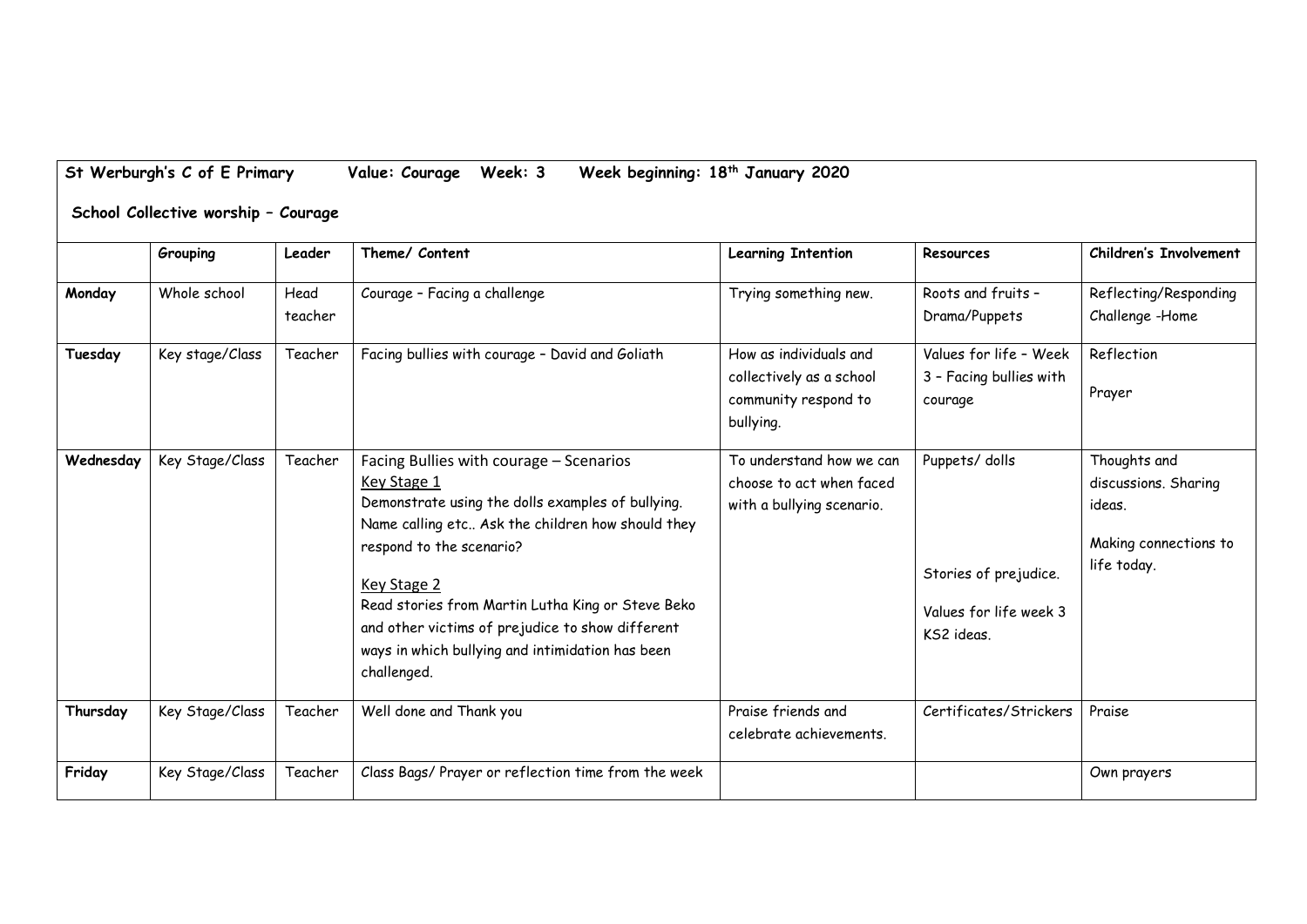| St Werburgh's C of E Primary        |                    |                 | Value: Courage<br>Week: 4<br>Week beginning: 25 <sup>th</sup> January 2020                                                                                                                                                                                                                                                                                                                                          |                                                                                                                           |                                                               |                                                                                                                |  |  |
|-------------------------------------|--------------------|-----------------|---------------------------------------------------------------------------------------------------------------------------------------------------------------------------------------------------------------------------------------------------------------------------------------------------------------------------------------------------------------------------------------------------------------------|---------------------------------------------------------------------------------------------------------------------------|---------------------------------------------------------------|----------------------------------------------------------------------------------------------------------------|--|--|
| School Collective worship - Courage |                    |                 |                                                                                                                                                                                                                                                                                                                                                                                                                     |                                                                                                                           |                                                               |                                                                                                                |  |  |
|                                     | Grouping           | Leader          | Theme/ Content                                                                                                                                                                                                                                                                                                                                                                                                      | <b>Learning Intention</b>                                                                                                 | Resources                                                     | Children's<br><b>Involvement</b>                                                                               |  |  |
| Monday                              | Whole school       | Head<br>teacher | Courage - Overcoming fear                                                                                                                                                                                                                                                                                                                                                                                           | To build in confidence and<br>have the courage to have<br>a go.                                                           | Roots and Fruits                                              | Responding/Reflecting                                                                                          |  |  |
| Tuesday                             | Key<br>stage/Class | Teacher         | The courage to stand firm - Daniel and the Lions                                                                                                                                                                                                                                                                                                                                                                    | To understand that people<br>are prepared to stand up<br>for their beliefs even<br>though this may put them<br>in danger. | Values for life -<br>Week 4 - the courage<br>to stand firm.   | Question the children<br>throughout the story.<br>Share ideas.                                                 |  |  |
| Wednesday                           | Key<br>Stage/Class | Teacher         | Key Stage 1 - Children to retell the story of Daniel and the<br>Lions using puppets. Talk about Daniel's dilemma.<br>Key Stage 2 - Daniel thought that his freedom to pray to God<br>was important enough to risk his own life. What is important in<br>the world today? Look at recent newspapers to find stories of<br>people who are willing to put themselves in danger for sake of a<br>cause they believe in. | To understand that people<br>face dilemmas in life that<br>they are willing to<br>challenge.                              | Puppets<br>Recent newspaper<br>articles.                      | Children's<br>understanding of the<br>story.<br>Children to share<br>their thoughts and<br>views on a subject. |  |  |
| Thursday                            | Key Stage          | Teacher         | Well done and Thank you                                                                                                                                                                                                                                                                                                                                                                                             | Celebrate achievements.                                                                                                   | Certificates/Stickers                                         | Praise                                                                                                         |  |  |
| Friday                              | Key<br>Stage/Class | Teacher         | The courage to make the first move - The selfish crocodile                                                                                                                                                                                                                                                                                                                                                          | To be courageous in<br>offering friendship.                                                                               | Values for life -<br>Week 5 Courage to<br>make the first move | Reflection/ Prayer                                                                                             |  |  |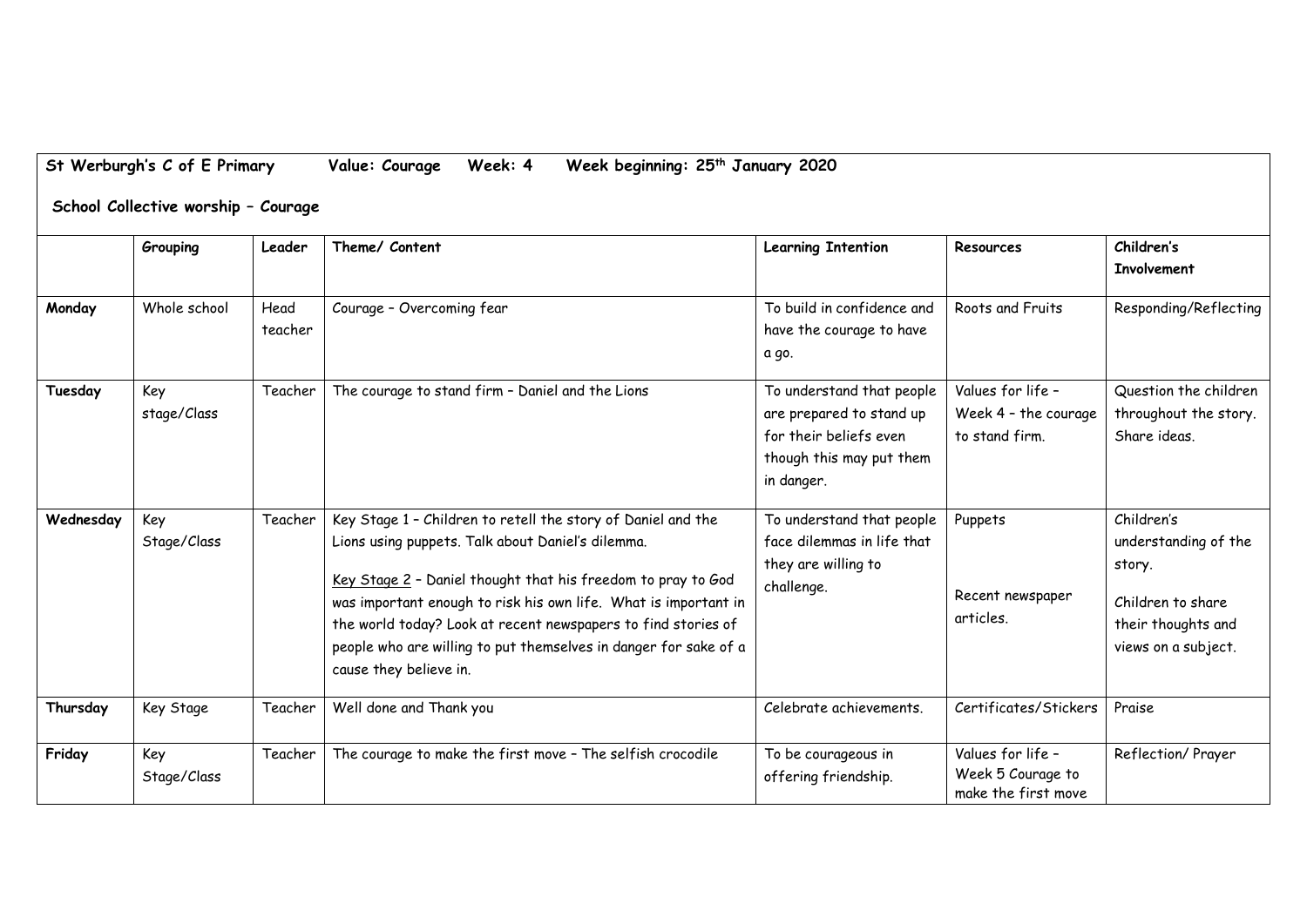| St Werburgh's C of E Primary<br>Week beginning: 1st February 2020<br>Value: Courage Week: 5 |                    |                 |                                                        |                                                      |                                                                   |                                      |  |
|---------------------------------------------------------------------------------------------|--------------------|-----------------|--------------------------------------------------------|------------------------------------------------------|-------------------------------------------------------------------|--------------------------------------|--|
| Candlemas - February 2nd.<br>School Collective worship - Courage                            |                    |                 |                                                        |                                                      |                                                                   |                                      |  |
|                                                                                             | Grouping           | Leader          | Theme/ Content                                         | <b>Learning Intention</b>                            | Resources                                                         | <b>Children's Involvement</b>        |  |
| Monday                                                                                      | Whole school       | Head<br>teacher | Courage - Encouraging others                           | To be confident to encourage<br>others.              | Roots and Fruits -<br>Sophie's morning                            | Discussion/Reflecting/<br>Responding |  |
| Tuesday                                                                                     | Key<br>stage/Class | Teacher         | Candlemas - Celebrated On Tuesday 2nd<br>February      | To understand why Christian's<br>celebrate candlemas | Poerpoint 1 or<br>Powerpoint 2.<br>(Choose for relevant<br>class) | Candlemas mindfulness<br>colouring   |  |
| Wednesday                                                                                   | Key<br>Stage/Class | Teacher         | St. Werburgh's Day                                     | <b>TBC</b>                                           | <b>TBC</b>                                                        |                                      |  |
| Thursday                                                                                    | Key<br>Stage/Class | Teacher         | Well done and Thank you                                | Praising achievements                                | Certificates/Stickers                                             | Praise                               |  |
| Friday                                                                                      | Key<br>Stage/Class | Teacher         | Class Bags/ Prayer or reflection time<br>from the week |                                                      |                                                                   | Own prayers and<br>reflections.      |  |